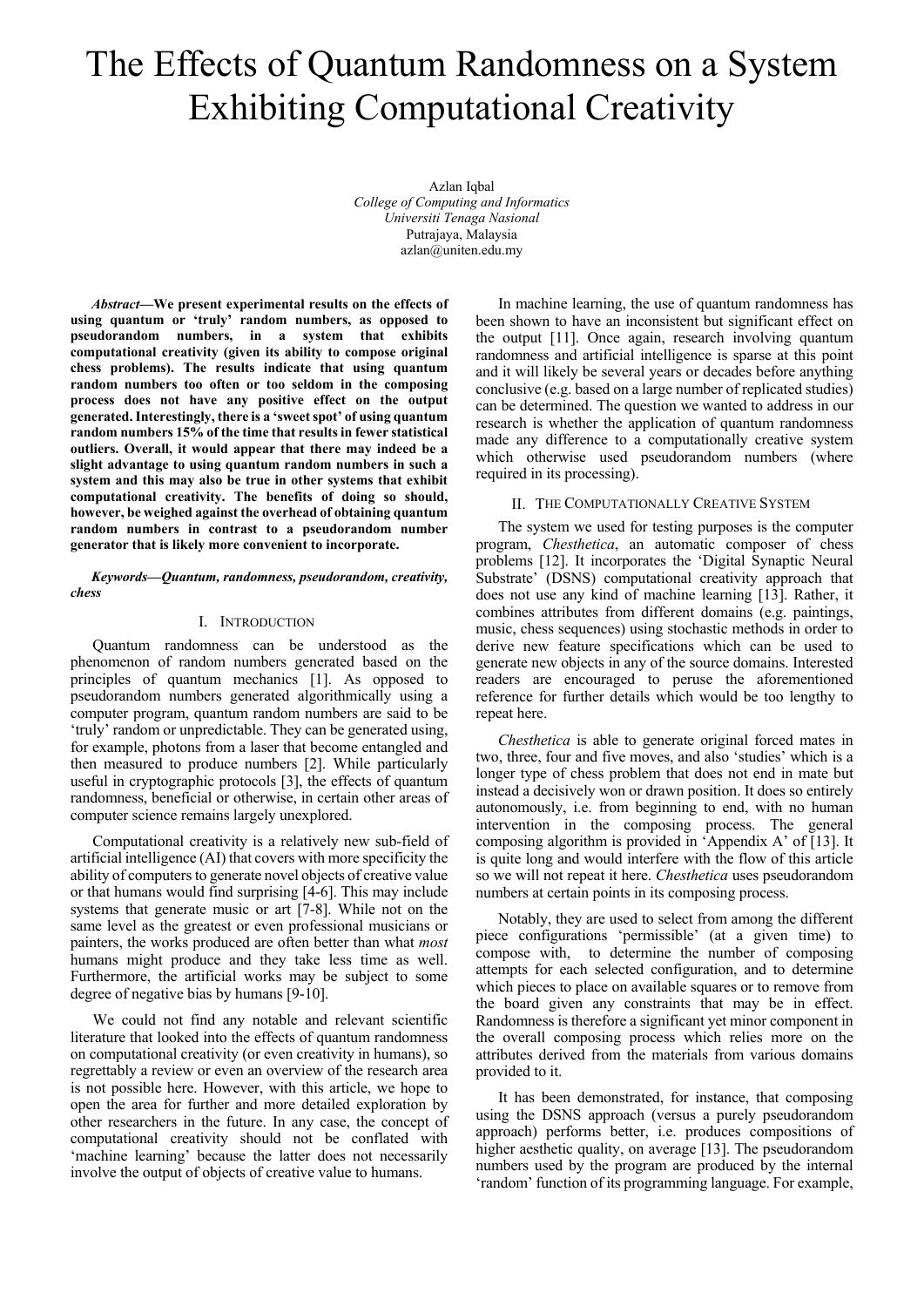the statement,  $a = Int(100 * Rnd)$ , will generate a random integer between 0 and 99 and attribute it to variable, *a*. Different computationally creative systems may need to employ randomness for different purposes in different ways using different programming languages either more or less frequently so there will be inherent limits to how precisely experiments in this area can be replicated.

#### III. THE EXPERIMENTAL SETUP

To test whether using quantum or 'truly' random numbers instead of pseudorandom numbers in the composing process made any kind of difference, we compared the performance of two different settings of *Chesthetica*. One used the standard pseudorandom number generator whereas the other used quantum random numbers obtained live from the 'ANU Quantum Random Numbers Server'. To quote directly from the website:

"*The random numbers are generated in real-time in our lab by measuring the quantum fluctuations of the vacuum. The vacuum is described very differently in the quantum mechanical context than in the classical context. Traditionally, a vacuum is considered as a space that is empty of matter or photons. Quantum mechanically, however, that same space resembles a sea of virtual particles appearing and disappearing all the time. This result is due to the fact that the vacuum still possesses a zero-point energy. Consequently, the electromagnetic field of the vacuum exhibits random fluctuations in phase and amplitude at all frequencies. By carefully measuring these fluctuations, we are able to generate ultra-high bandwidth random numbers.*" [14]

The *Chesthetica* program was modified to be able to request and obtain these quantum random numbers whenever a random number was required during the composing process. Alternatively, it could rely on its default internal algorithmic pseudorandom number generator. To minimize the number of variables in the experiment, we decided to compare mainly forced mate in three compositions. These compositions would be compared in terms of their mean aesthetic score and also in terms of the quantity generated in a given time period.

The aesthetic score of a chess composition would be calculated using *Chesthetica* itself based on its internal computational aesthetics model which has been demonstrated to correlate positively and well with the assessment of human chess experts [15]. The aesthetics model is too lengthy for this article and it would be redundant to explain again here but suffice to say it uses mathematical formalizations of seven known aesthetic principles (e.g. checkmate economically, violate heuristics successfully) and ten chess themes (e.g. pin, skewer, zugzwang). More details can be found in the aforementioned reference.

The comparisons would involve four sets. The first using only pseudorandom numbers. The second using quantum randomness 5% of the time. This means that a quantum random number would have a 5% chance of being chosen over a pseudorandom number whenever one was required in the composing process. We wanted to test if a small introduction of quantum randomness had any effect at all. The next two sets would involve quantum randomness at 15% and 25%. These are more significant infusions of quantum randomness into the composing process.

The testing would be done in two rounds of four days (96 hours) of composing, or eight days in total, using two computers running 10 instances each of *Chesthetica*. This means each set as just described would have exactly the same hardware and software, i.e. *Intel® Pentium® Silver J5005 CPU @ 1.50 GHz, 4 GB of RAM, Windows 10 Home, 64-bit*. We decided not to test up to 100% or total quantum randomness here because preliminary investigations suggested it was not beneficial to the process or even detrimental in some cases. This was true even at 50%.

#### IV. EXPERIMENTAL RESULTS & DISCUSSION

The experimental results based on the setup explained in the previous section are as follows. Table I shows the mean aesthetic scores for each set over four days (96 hours) of running *Chesthetica*.

TABLE I. MEAN AESTHETIC SCORES OF COMPOSITIONS

| <b>Pseudo</b> |     | $\cdot \cdot \cdot$ | - 20 |
|---------------|-----|---------------------|------|
| ۔ بہ ک        | . ت |                     |      |

The pseudorandom set scored the highest, on average, followed by the quantum random number sets at 15%, 5% and finally 25%. However, a single factor analysis of variance (ANOVA) test on the data showed no difference of statistical significance between the means of the sets;  $F(3, 4090) =$ 1.814,  $p = 0.142$ . The only difference of statistical significance detected was between the pseudorandom set and the 25% set using a two-sample t-test assuming unequal variances (TTUV);  $t(1724) = 2.261$ ,  $p = 0.024$ . Table II shows the quantities of compositions generated over the same period in each set by each of the 10 instances (#) of the program.

TABLE II. QUANTITIES OF COMPOSITIONS GENERATED

| #  | Pseudo | Q 5% | Q 15% | Q 25% |
|----|--------|------|-------|-------|
|    | 138    | 151  | 174   | 128   |
| 2  | 5      | 133  | 108   | 114   |
| 3  | 135    | 127  | 120   |       |
| 4  | 138    | 73   | 132   | 98    |
| 5  | 126    | 116  | 122   | 131   |
| 6  | 117    | 67   | 122   |       |
| 7  | 143    | 123  | 88    | 141   |
| 8  | 117    | 158  | 124   | 0     |
| 9  | 139    | 140  | 125   | 186   |
| 10 | 142    | 121  | 105   | 102   |

The quantities shown likely include a much smaller proportion of forced mates in two and some invalid sequences as well. The former tend to arise as a byproduct of the mate in three composition process and the latter could be due to unpredictable reasons or unknown bugs in the software. We did not want to remove them from the total quantity of compositions actually generated (leaving only mates in three) because this would introduce artificiality into what had otherwise resulted 'organically'. Mates in two are also perfectly usable as outputs of the program whereas the handful of erroneous sequences are probably inevitable given enough processing time.

In any case, the quantities are independent of the aesthetic scores. There is no known way to predict how many problems a particular instance of *Chesthetica* will compose in any given time period given particular hardware and program settings which explains why some instances had zero compositions and others as high as 186. The average quantity of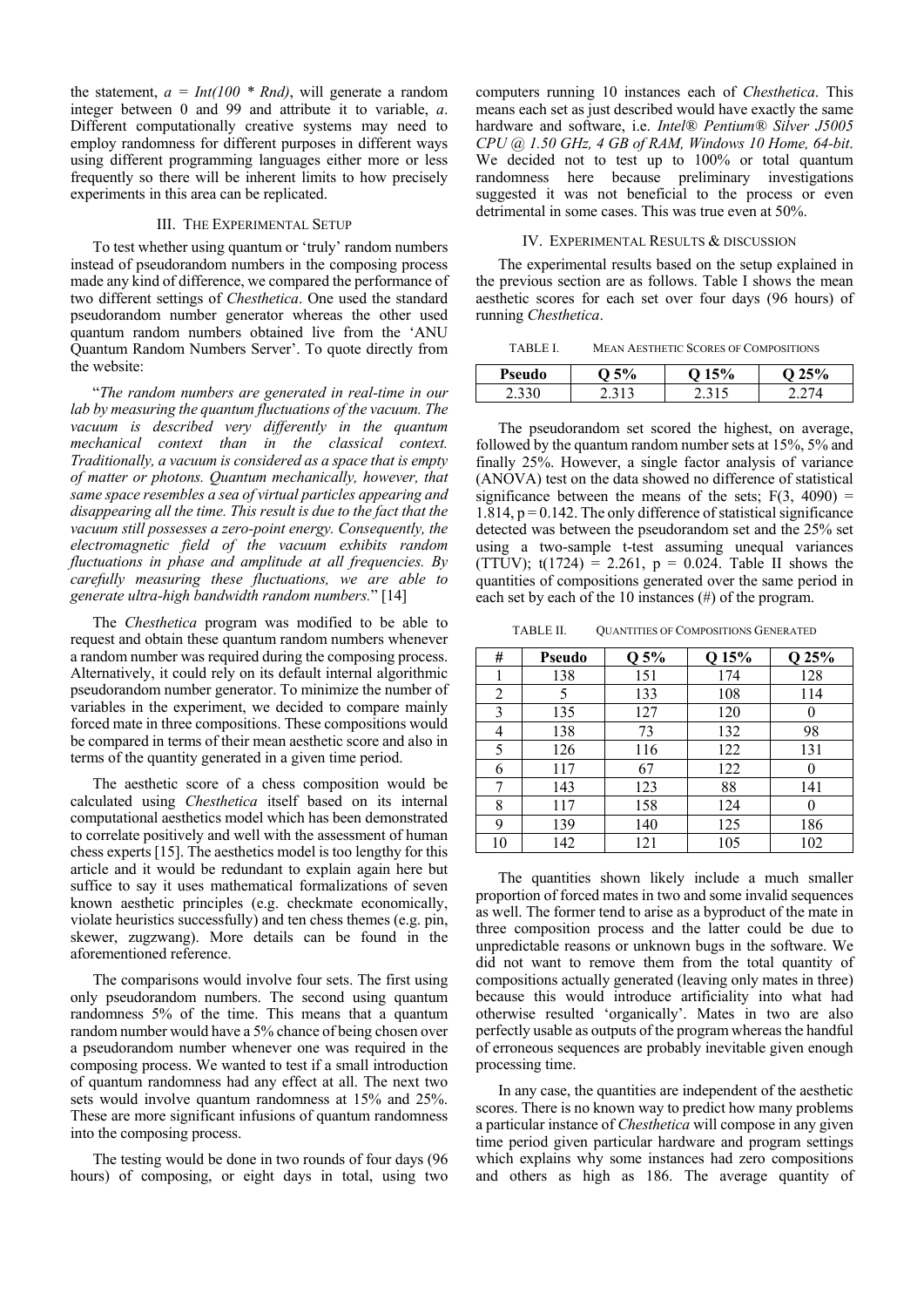compositions for the pseudorandom, quantum 5%, quantum 15% and quantum 25% sets are 120, 120.9, 122 and 90, respectively. In terms of quantity, an ANOVA test showed no difference of statistical significance between these sets either; F (3, 36) = 1.271, p = 0.299. Comparing even the 15% set (122) and 25% set (90) using a TTUV, there was no statistically significant difference; quantity is therefore unaffected by the use of quantum random numbers.

So far it would seem that only the average aesthetics is influenced (negatively) by the use of quantum random numbers (over pseudorandom) when the quantum random numbers are employed 25% of the time, but not at the lower frequencies tested. We therefore decided to test for the number of statistical (aesthetic) outliers in each set. This would provide some measure of the consistency of the aesthetics of the compositions generated. Fewer outliers in a set are generally seen as a good thing overall. Table III showsthe first quartile (Q1), third quartile (Q3), the interquartile range (IQR), i.e. the difference between Q1 and Q3, the upper bound (UB) and lower bound (LB) of each set.

TABLE III. AESTHETIC SCORE OUTLIER DETERMINATION

|         | O1    | <b>O3</b> | <b>IOR</b> | UB    | L <sub>B</sub> |
|---------|-------|-----------|------------|-------|----------------|
| Pseudo  | 1.948 | 2.688     | 0.740      | 3.798 | 0.838          |
| $0.5\%$ | 1.935 | 2.655     | 0.721      | 3.736 | 0.854          |
| Q15%    | 1.925 | 2.662     | 0.737      | 3.767 | 0.820          |
| Q 25%   | 1.852 | 2.639     | 0.787      | 3.819 | 0.673          |

Only upper bound outliers were discovered in the sets. Table IV shows these values sorted and italicized.

| Pseudo | Q 5%  | Q 15% | $Q$ 25% |
|--------|-------|-------|---------|
| 4.219  | 4.154 | 4.359 | 4.3     |
| 4.055  | 3.984 | 4.023 | 3.959   |
| 4.049  | 3.82  | 3.773 | 3.827   |
| 3.909  | 3.765 | 3.671 | 3.783   |
| 3.835  | 3.698 | 3.671 | 3.782   |
| 3.817  | 3.654 | 3.645 | 3.776   |
| 3.776  | 3.636 | 3.642 | 3.76    |

TABLE IV. AESTHETIC OUTLIERS DETECTED IN EACH SET

It is evident that the pseudorandom set had the greatest number of outliers, i.e. six. This was followed by the 5% set with four outliers. The 15% and 25% sets had the fewest outliers with only three each. This suggests that using quantum random numbers 15% and 25% of the time results in more consistent compositions. However, considering the fact that the 25% set scores lower on average, aesthetically, than the pseudorandom set leaves only the 15% set as being preferable. The experimental results therefore suggest that using quantum random numbers 15% of the time is perhaps a 'sweet spot' since it does not also result in a lower aesthetics score or fewer compositions generated.

At worst, it is not detrimental to the composing process and at best, it is beneficial. The remaining question, then, is whether it is worth using quantum random numbers assuming its 'overhead' cost compared to the usually 'built-in' pseudorandom number generators in programming languages. To answer this, we should weigh the actual cost of using quantum random numbers (e.g. 15% of the time) in a particular computationally creative system against the benefits of doing so, i.e. not having a completely pseudorandom process that is theoretically predictable and that will probably result in repeating patterns given enough time.

Even if the quantum random numbers introduce a measure of unpredictability in a computationally creative system, the domain itself may prove to be a limiting factor. For instance, in chess, it is estimated that the upper bound of reachable, unique positions is at most about  $1.7 \times 10^{46}$  [16]. The subset of positions that lead to a forced mate, for example, is therefore even smaller but still an extremely large number. The use of a degree of quantum randomness therefore will help ensure more of the search space is explorable by the computer program.

### V. CONCLUSIONS

Quantum random numbers obtained from nature based on the principles of quantum mechanics are believed to be 'truly' random and better than their algorithmic pseudorandom number counterparts produced by computers. This is because 'truly' random numbers are unpredictable, even in theory. Unpredictability also happens to be a meaningful quality when it comes to creativity, as exhibited by humans or computers. This is in the sense that creativity is usually 'surprising' to us. It would tend to mean historically or 'H-creative' (never seen before) rather than psychologically or 'P-creative' (new to the person) [17].

Therefore, in a computationally creative system (notably in this case one that does not employ any kind of machine learning), the use of quantum random numbers might yield benefits as well. The experimental results indicated that there does appear to be a slight advantage to using quantum random numbers (15% of the time) during the creative process. It results in only half of the statistical outliers but suffers nothing in terms of aesthetics or the quantity of compositions produced. If the quantum randomness employed in the computationally creative system requires additional resources compared to default internal pseudorandom number generation, this needs to be weighed against the overall benefits obtained.

No two computationally creative systems are alike, even if they produce the same type of output and use many of the same approaches. The applicability of the findings of this research should therefore not be taken for granted. However, 15% quantum randomness might be a good place to start or a preferable default setting, especially when the means to experimentally verify what suits a particular system best is not available. Future work in this area, depending on available resources, may include more detailed analyses of automatic chess problem generation (e.g. involving longer mates and studies) and testing with even more different frequencies of quantum randomness, e.g. 10%, 30%, 35%, 75%.

Similar research work can also be done in other domains of computational creativity such as music and art. At some point a meta-analysis of some kind can be performed to assess with more confidence the effects quantum randomness has on computationally creative systems, in general. There may even be an overlap with the effects it has on machine learning systems. It could also turn out that in the case of chess, being a fundamentally finite and mathematical domain of investigation, introducing more and more 'true' randomness into the system eventually results in a degradation of performance whereas in other domains such as paintings and photography the threshold may be higher or undetectable.